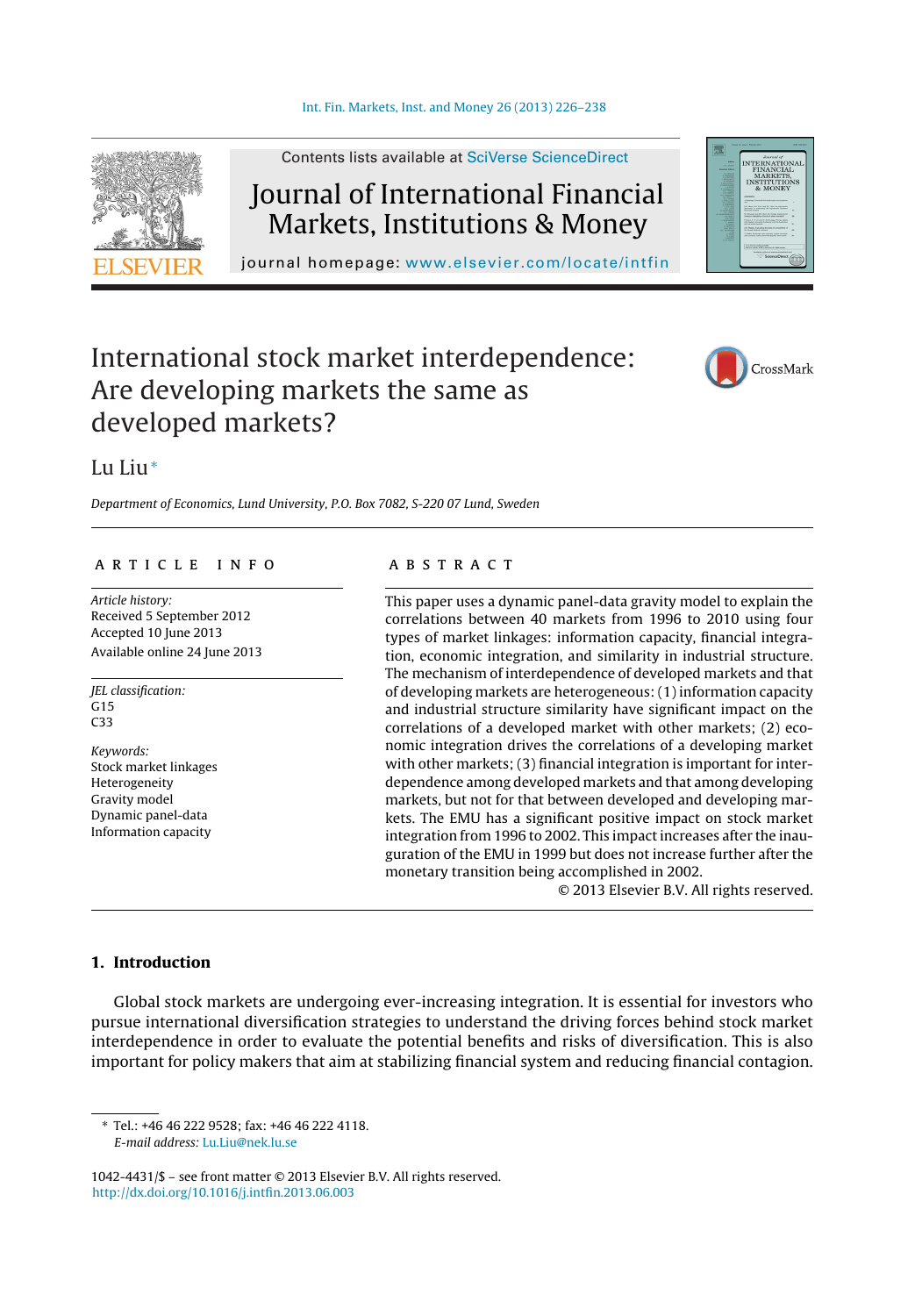There is an important literature documenting stock market synchronization being driven by linkages between economies, but there is hardly a consensus among economists over the importance of these linkages. For instance, [Wälti](#page--1-0) [\(2011\)](#page--1-0) finds that monetary integration leads to stronger stock market synchronization, but [Roll](#page--1-0) [\(1992\)](#page--1-0) finds similarity in industrial structure to be the most important driving factor. [Forbes](#page--1-0) [and](#page--1-0) [Chinn](#page--1-0) [\(2004\)](#page--1-0) find bilateral trade to be the primary channel through which the largest financial markets affect other markets, while [Flavin](#page--1-0) et [al.](#page--1-0) [\(2002\)](#page--1-0) argue for the impact of geographic location. The diversity of these conclusions, as stated by [Beine](#page--1-0) [and](#page--1-0) [Candelon](#page--1-0) [\(2011\),](#page--1-0) may be attributable to the heterogeneous characteristics of the markets.

The present paper studies the impact of several bilateral market linkages on the pairwise correlations between the returns of 40 national stock market indexes. It pays attention to the overall magnitudes of the impacts, as well as to their heterogeneity across markets. The investigated linkages are information capacity, economic integration, financial integration, and industrial similarity. Specifically, it classifies the pairwise market correlations into three groups: among developed markets, among developing markets, and between developing and developed markets.And thereby one can distinguish the impacts of the linkages on different groups of stock market correlations. The present paper attempts to answer three questions. First, which linkages drive stock market comovement? Second, how do the mechanisms of interdependence (i.e., the effects of market linkages on stock market correlations) differ in different groups of markets? For example, does economic integration drive the correlations among developed markets to the same extent as it drives the correlations among developing markets? Third, when the selected bilateral linkages are taken into account, does the implementation of the European Economic and Monetary Union (EMU) still matter for stock market integration?

This paper relies on the gravity model with a dynamic panel specification. The gravity model in economics, mimicking the gravitational interaction in Newton's law of gravity, explains the relationship between two economies based on their masses and the distance (or closeness) between them. The gravity model is widely used in the empirical study of international trade, and has become popular in the study of capital market synchronization (see [Flavin](#page--1-0) et [al.,](#page--1-0) [2002;](#page--1-0) [Beine](#page--1-0) et [al.,](#page--1-0) [2010;](#page--1-0) [Beine](#page--1-0) [and](#page--1-0) [Candelon,](#page--1-0) [2011](#page--1-0) for example). In our study, the relationship between two economies is the correlation between their primary national stock markets, while the sizes of the markets are regarded as the masses, and the cross-market linkages, as the distances. One merit of the gravity model approach, particularly for our study, is its flexibility in describing cross-market heterogeneity.

This paper differs from the existing literature in several respects. First, it provides a comprehensive view of a large sample of national stock markets while distinguishing the impact of the linkages with respect to specific types of markets. There exist studies of the interdependence of developing or developed markets only (see for example [Pretorius,](#page--1-0) [2002;](#page--1-0) [Beine](#page--1-0) [and](#page--1-0) [Candelon,](#page--1-0) [2011\),](#page--1-0) while others investigate a combination of developed and developing countries without allowing for potential heterogeneity. However, it is implausible that the stock markets in developed economies are linked via the same mechanism as are developing markets. Therefore, investors should implement different strategies of diversification in developing markets from those in developed markets. The present paper provides new insight for understanding stock market interdependence.

Second, this paper addresses the important role of information capacity in explaining stock market comovement. According to [Sims](#page--1-0) [\(2006\),](#page--1-0) the information capacity of a country includes its wiring capacity and internal human capacity. Wiring capacity refers to the availability of communication technologies that allow investors to access information, whereas internal human capacity refers to investor's capability and efficiency of using the information. Stock market correlations are expected to increase as information capacity increases, since a large information capacity implies easier access to information, which in turn reduces information asymmetries and fosters cross-country investment in equities. Moreover, a market with a large information capacity may have a fast information diffusion process, and therefore may respond faster to external shocks, whereas a market with a very small information capacity tends to be isolated from other markets.

Third, this paper adds to the literature that studies the EMU effect on stock market integration. The existing literature (e.g., [Yang](#page--1-0) et [al.,](#page--1-0) [2003\)](#page--1-0) finds that the EMU has significantly strengthened stock market integration among its member countries; however, the increase in integration may also be attributable to other factors such as larger volumes of bilateral trade and faster information transmission. The present paper examines whether joint EMU participation matters after controlling for the